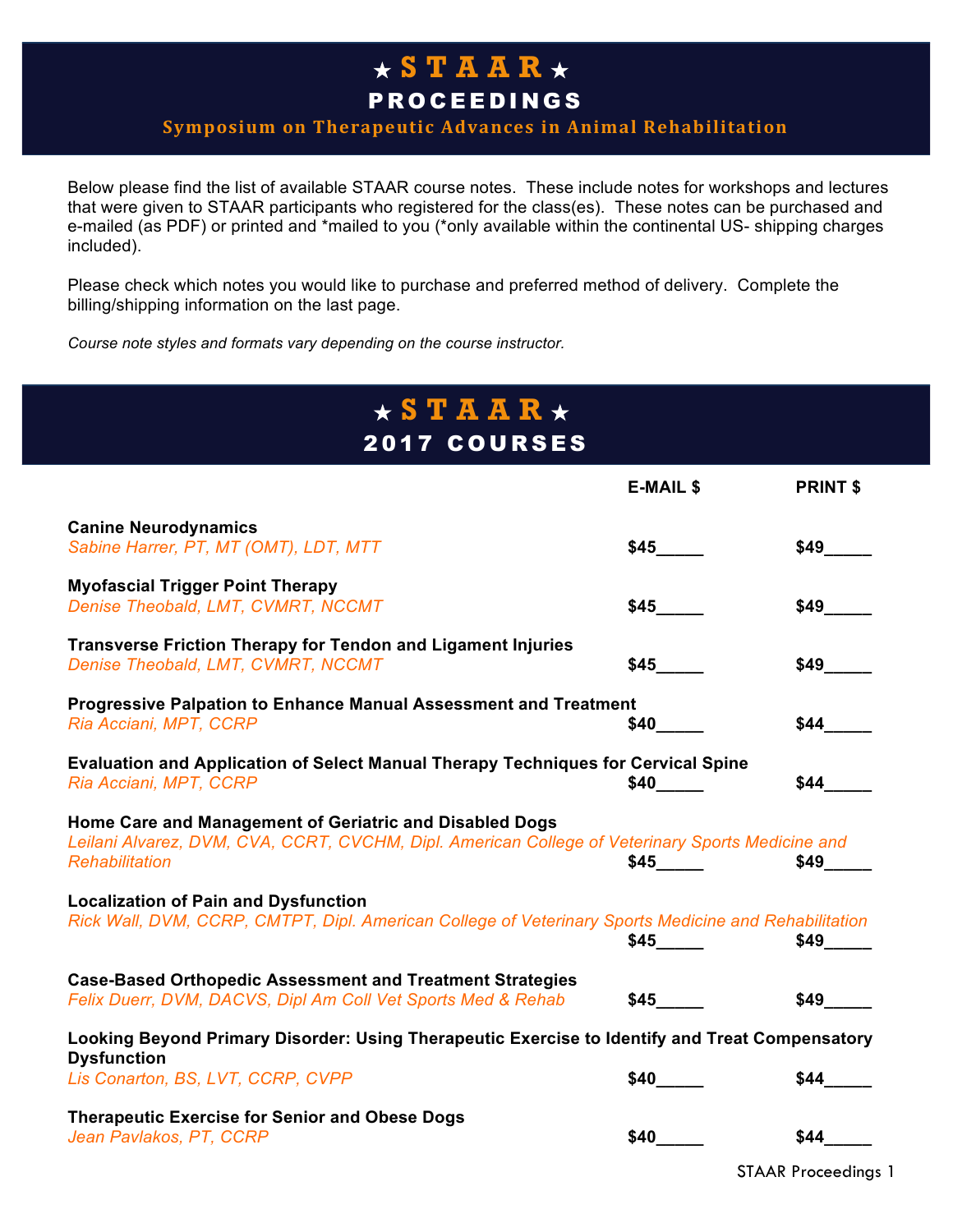|                                                                                                                                                                                           | <b>E-MAIL \$</b> | <b>PRINT \$</b> |
|-------------------------------------------------------------------------------------------------------------------------------------------------------------------------------------------|------------------|-----------------|
| Using Shock Wave and Other Modalities for Adjunct Pain Management (6-page article)<br>Cara Blake, DVM, DACVS-SA, CCRT                                                                     | \$20             | \$25            |
| Novel Therapeutics in Pain Management (5-page article)<br>Cara Blake, DVM, DACVS-SA, CCRT                                                                                                 | \$20             | \$25            |
| When to Choose Surgery as a Tool for Managing Pain in Patients with Musculoskeletal Disease                                                                                               |                  |                 |
| Felix Duerr, DVM, DACVS, Dipl Am Coll Vet Sports Med & Rehab                                                                                                                              | \$45             | \$49            |
| Pain in our Geriatric Patients: How to Safely and Effectively Manage Pain in Old Dogs<br>Leilani Alvarez, DVM, CVA, CCRT, CVCHM, Dipl. American College of Veterinary Sports Medicine and |                  |                 |
| Rehabilitation                                                                                                                                                                            | <b>\$30</b>      | \$34            |
|                                                                                                                                                                                           |                  |                 |

| $\star$ S T A A R $\star$                                                                                                                                                                                        |                          |                          |  |  |
|------------------------------------------------------------------------------------------------------------------------------------------------------------------------------------------------------------------|--------------------------|--------------------------|--|--|
| 2016 COURSES                                                                                                                                                                                                     |                          |                          |  |  |
|                                                                                                                                                                                                                  | <b>E-MAIL \$</b>         | <b>PRINT \$</b>          |  |  |
| Introduction to Joint Mobilization for the Thoracic & Pelvic Limbs<br>Ria Acciani, MPT, CCRP and David Acciani, PT, CCRP                                                                                         | \$40                     | \$44                     |  |  |
| Advanced Manual Techniques for the Treatment of Common Sports-Related Injuries<br>Ria Acciani, MPT, CCRP and David Acciani, PT, CCRP                                                                             | $$45$ <sub>_____</sub>   | \$49                     |  |  |
| AARP for our Patients: Assessment, Assistance, Rehabilitation, and Pain Management<br>Julia Tomlinson, BVSc, PhD, DACVS, CCRP, CVSMT, Dipl. American College of Veterinary Sports Medicine<br>and Rehabilitation | $$30$ <sub>___</sub> __  | \$34                     |  |  |
| Is it IVDD? Approach to Back Pain with Neurological Deficits<br>Julia Tomlinson, BVSc, PhD, DACVS, CCRP, CVSMT, Dipl. American College of Veterinary Sports Medicine<br>and Rehabilitation                       |                          | $$34$ <sub>_______</sub> |  |  |
| Post-Surgical and Post-Injury Massage and Edema Management<br>Denise Theobald, LMT, CVMRT, NCCMT                                                                                                                 | \$45                     |                          |  |  |
| <b>Canine Conditioning and Return to Sport</b><br>Lin McGonagle, MSPT, LVT                                                                                                                                       | \$45                     | \$49                     |  |  |
| Practical Land-Based Therapeutic and Home Exercise Programs for Pet and Senior Dogs<br>Tania Costa, VT, CCRP, CAAP, CMT                                                                                          | <b>\$40</b>              | $$44$ $-$                |  |  |
| Comprehensive Hydrotherapy Perspective: Considering Breed, Injury, Goals, Underwater Behavior,<br>and Gait Patterns when Directing Aquatic Therapies                                                             |                          |                          |  |  |
| Tania Costa, VT, CCRP, CAAP, CMT                                                                                                                                                                                 | $$45$ <sub>_______</sub> | \$49                     |  |  |
| Advanced Techniques and Protocols for Use with Underwater Treadmill Therapy<br>Tania Costa, VT, CCRP, CAAP, CMT                                                                                                  | \$45                     | \$49                     |  |  |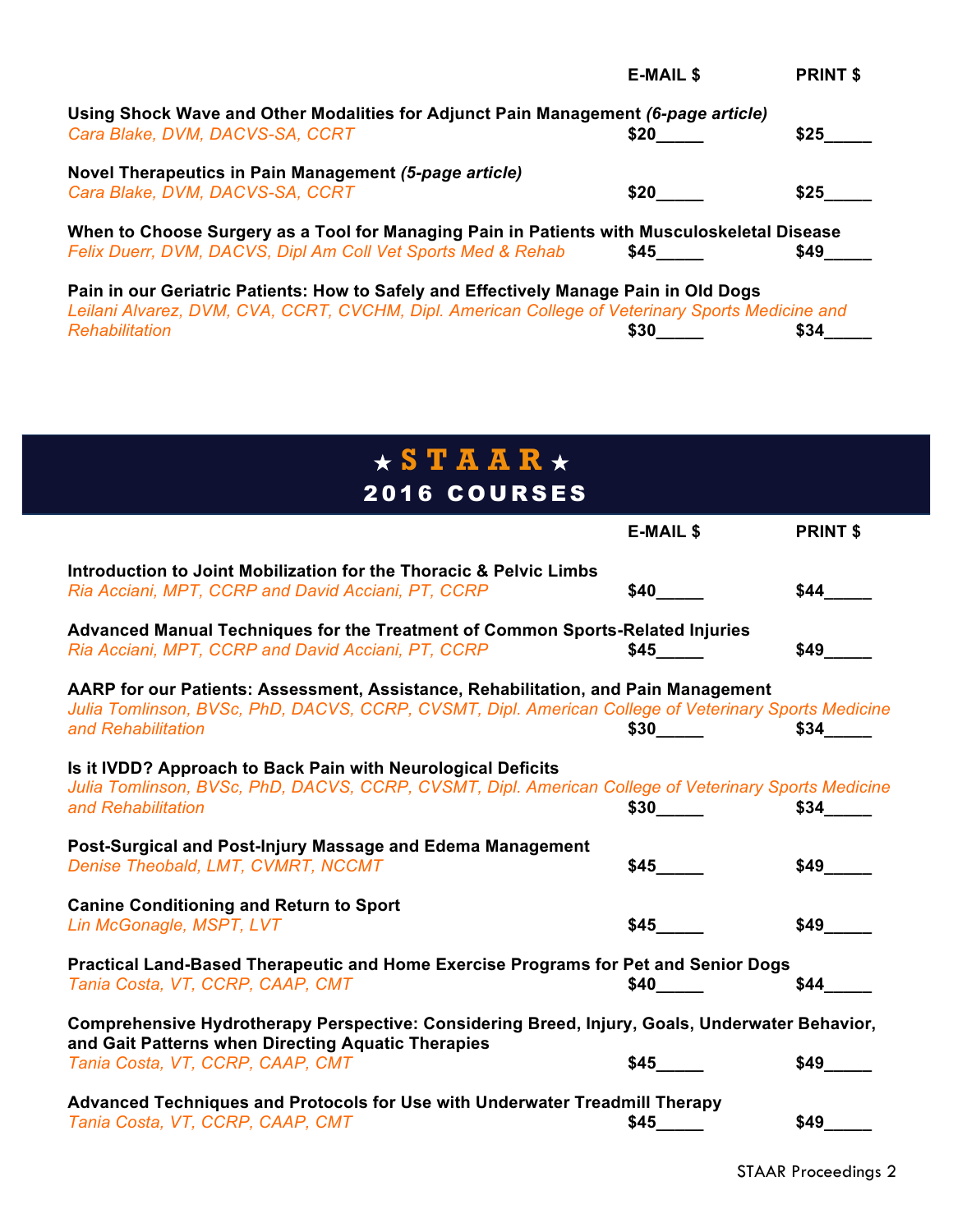|                                                                                                                                                                                        | <b>E-MAIL \$</b> | <b>PRINT \$</b> |
|----------------------------------------------------------------------------------------------------------------------------------------------------------------------------------------|------------------|-----------------|
| The Physical Exam – Manual Tests and Maneuvers for Aid in the Diagnosis of Musculoskeletal<br><b>Disease</b>                                                                           |                  |                 |
| Felix Duerr, DVM, DACVS, Dipl Am Coll Vet Sports Med & Rehab                                                                                                                           | \$40             | \$44            |
| <b>Canine Musculoskeletal Diagnostic Ultrasound</b>                                                                                                                                    |                  |                 |
| Debra Canapp, DVM, CCRT, CVA, Dipl Am Coll Vet Sports Med & Rehab \$45                                                                                                                 |                  | \$49            |
| How to Incorporate Stem Cell Therapy into your Practice                                                                                                                                |                  |                 |
| Sherman Canapp, DVM, DACVS, CCRT, Dipl Am Coll Vet Sports Med & Rehab                                                                                                                  | \$45             | \$49            |
| How to Incorporate PRP and HA into your Practice                                                                                                                                       |                  |                 |
| Sherman Canapp, DVM, DACVS, CCRT, Dipl Am Coll Vet Sports Med & Rehab                                                                                                                  | \$45             | \$49            |
| <b>Multimodal Approach to the Treatment of Osteoarthritis</b>                                                                                                                          |                  |                 |
| Felix Duerr, DVM, DACVS, Dipl Am Coll Vet Sports Med & Rehab                                                                                                                           | \$30             | \$34            |
| <b>Diagnosis and Treatment of Musculotendinous Injuries</b>                                                                                                                            |                  |                 |
| Felix Duerr, DVM, DACVS, Dipl Am Coll Vet Sports Med & Rehab                                                                                                                           | <b>\$40</b>      | \$44            |
| Pain Management for the Rehabilitation Non-Prescribing Provider (10-page article)                                                                                                      |                  |                 |
| Lis Conarton, BS, LVT, CCRP, CVPP                                                                                                                                                      | \$20             | \$25            |
| Management of Carpal and Foot Problems - A Practical Approach (8-page article)<br>Julia Tomlinson, BVSc, PhD, DACVS, CCRP, CVSMT, Dipl. American College of Veterinary Sports Medicine |                  |                 |
| and Rehabilitation                                                                                                                                                                     | \$20             | \$25            |

# ★ **STAAR** ★ 2015 COURSES

|                                                                                                                                           | <b>E-MAIL \$</b> | <b>PRINT \$</b> |
|-------------------------------------------------------------------------------------------------------------------------------------------|------------------|-----------------|
| <b>Outcome Measures Used in Canine Rehabilitation</b>                                                                                     |                  |                 |
| Kristin Kirkby Shaw, DVM, DACVS, PhD, Dipl Am Coll Vet Sports Med & Rehab                                                                 |                  |                 |
|                                                                                                                                           | \$49             | \$54            |
| How to Design, Conduct, and Publish Research in Veterinary Rehabilitation                                                                 |                  |                 |
| Kristin Kirkby Shaw, DVM, DACVS, PhD, Dipl Am Coll Vet Sports Med & Rehab                                                                 |                  |                 |
|                                                                                                                                           | \$49             | \$54            |
| Evidence-Based Medicine in Pain Management (7-page article)                                                                               |                  |                 |
| Kristin Kirkby Shaw, DVM, DACVS, PhD, Dipl Am Coll Vet Sports Med & Rehab                                                                 |                  |                 |
|                                                                                                                                           | \$20             | \$25            |
| WaterWorks-A New Perspective: Using Functional and Physical Techniques to Direct Aquatic<br>Therapies (video presentations not available) |                  |                 |
| Tania Costa, VT, CCRP, CAAP, CMT                                                                                                          | \$40             | \$44            |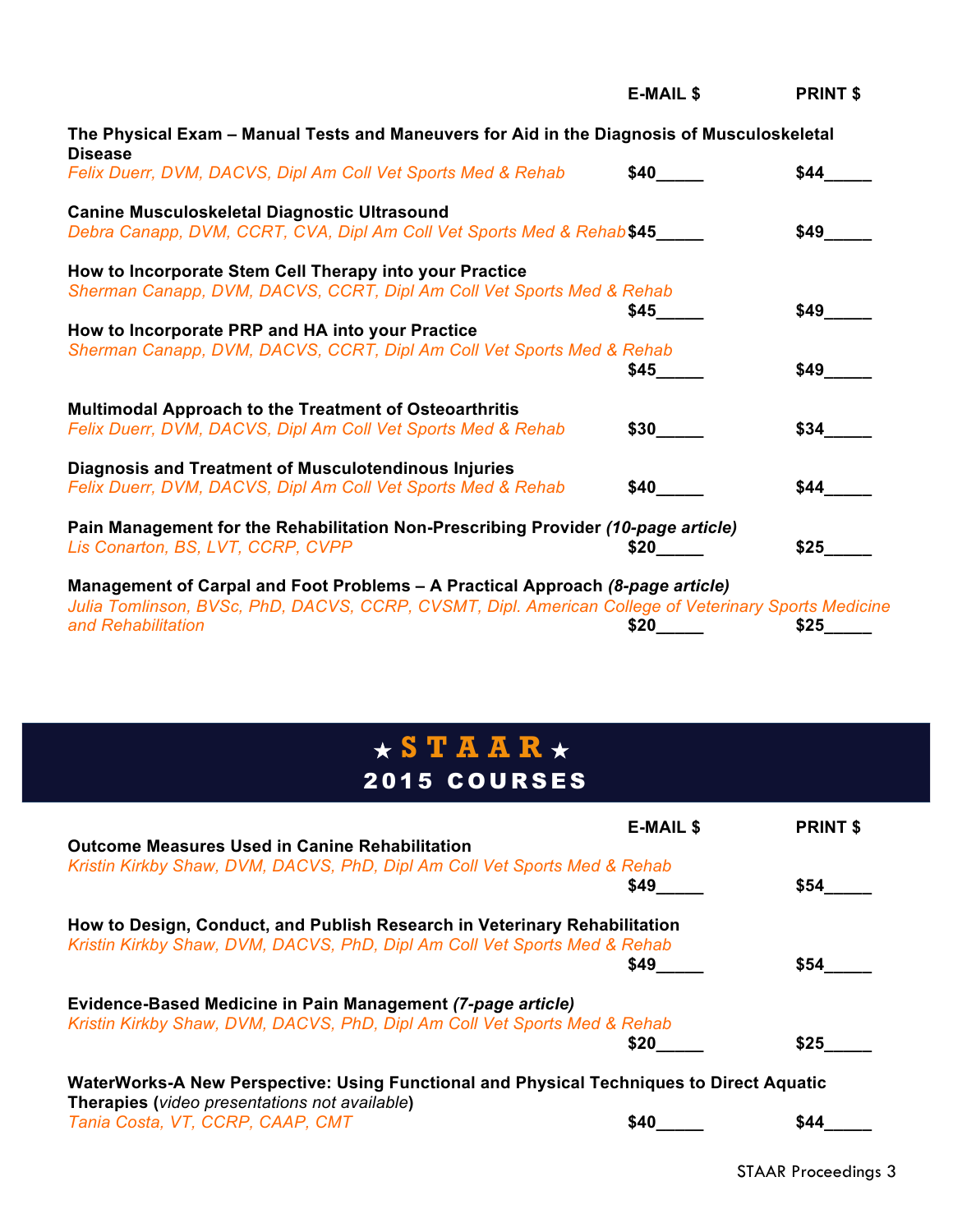|                                                                                                                                                                  | <b>E-MAIL \$</b> | <b>PRINT \$</b> |
|------------------------------------------------------------------------------------------------------------------------------------------------------------------|------------------|-----------------|
| <b>Physical Therapy Treatment Plans for Sports-Related Injuries</b><br>Ria Acciani, MPT, CCRP                                                                    | <b>S40</b>       | \$44            |
| When Can Surgery Help? The Rehab Therapist and Orthopod Working as a Team (11-page article)                                                                      |                  |                 |
| Felix Duerr, DVM, DACVS, Dipl Am Coll Vet Sports Med & Rehab                                                                                                     | <b>S20</b>       | \$25            |
| Don't Miss this Diagnosis: Tips and Tricks for Early Diagnosis of Canine Musculoskeletal Disease<br>Felix Duerr, DVM, DACVS, Dipl Am Coll Vet Sports Med & Rehab | <b>S40</b>       | <b>\$44</b>     |
| Acupuncture: Improve Pain Management in your Rehab Patients (5-page article)<br>Carolina Medina, DVM, CVA, Dipl Am Coll Vet Sports Med & Rehab                   | \$20             | \$25            |
| <b>Updates on Canine CCL Research Using Computer-Based Simulation</b><br>Gina Bertocci, PhD, PE, Endowed Chair, Biomechanics                                     | \$40             | \$44            |

| $\star$ S T A A R $\star$ |  |  |  |  |
|---------------------------|--|--|--|--|
| <b>2014 COURSES</b>       |  |  |  |  |

|                                                                                                                                                                                                                                  | <b>E-MAIL \$</b>         | <b>PRINT \$</b> |
|----------------------------------------------------------------------------------------------------------------------------------------------------------------------------------------------------------------------------------|--------------------------|-----------------|
| Brace Yourself: Splints, Soft Orthoses, and Assistive Aids - Using and Modifying Devices<br>to Improve Mobility                                                                                                                  |                          |                 |
| Ilaria Borghese, MS, MA, OT                                                                                                                                                                                                      | $$49$ $\qquad$           | \$54            |
| Nervous About Nerves? Using Physical and Functional Neurologic Examination to Direct Therapy<br>Julia Tomlinson, BVSc, PhD, DACVS, CCRP, CVSMT, Dipl. American College of Veterinary Sports Medicine<br>and Rehabilitation       | $$40$ <sub>_______</sub> | \$44            |
| AARP for our Patients: Assessment, Assistance, Rehabilitation, & Pain Management of the Senior Pet<br>Julia Tomlinson, BVSc, PhD, DACVS, CCRP, CVSMT, Dipl. American College of Veterinary Sports Medicine<br>and Rehabilitation | $$40$ $\qquad$           | \$44            |
| Canine Conditioning: The Link Between Rehab and Return to Sport<br>Linda McGonagle, MSPT, LVT                                                                                                                                    | \$49                     | \$54            |
| <b>Canine Degenerative Myelopathy Updates and Considerations of Physiotherapy</b><br>(video presentations not available - 8-page article)                                                                                        |                          |                 |
| Joan Coates, DVM, MS, DACVIM (Neurology)                                                                                                                                                                                         | \$20                     | \$25            |
| Evidence-Based Medicine in Rehabilitation Today (4-page article)<br>Kristin Kirkby, DVM, DACVS, PhD, Dipl. American College of Veterinary Sports Medicine & Rehabilitation                                                       | \$20                     | \$25            |
| Rehabilitation in the 21 <sup>st</sup> Century - Manipulating the Neuro Frontier<br>(video presentations not available - 5-age article)                                                                                          |                          |                 |
| Pedro Luis Rivera, DVM, Fellow American College Functional Neurology \$20                                                                                                                                                        |                          | \$25            |
| Advancing Rehabilitation Through Research Using Computer Simulation                                                                                                                                                              |                          |                 |
| Gina Bertocci, PhD, PE, Endowed Chair, Biomechanics                                                                                                                                                                              | \$30                     | \$34            |

STAAR Proceedings 4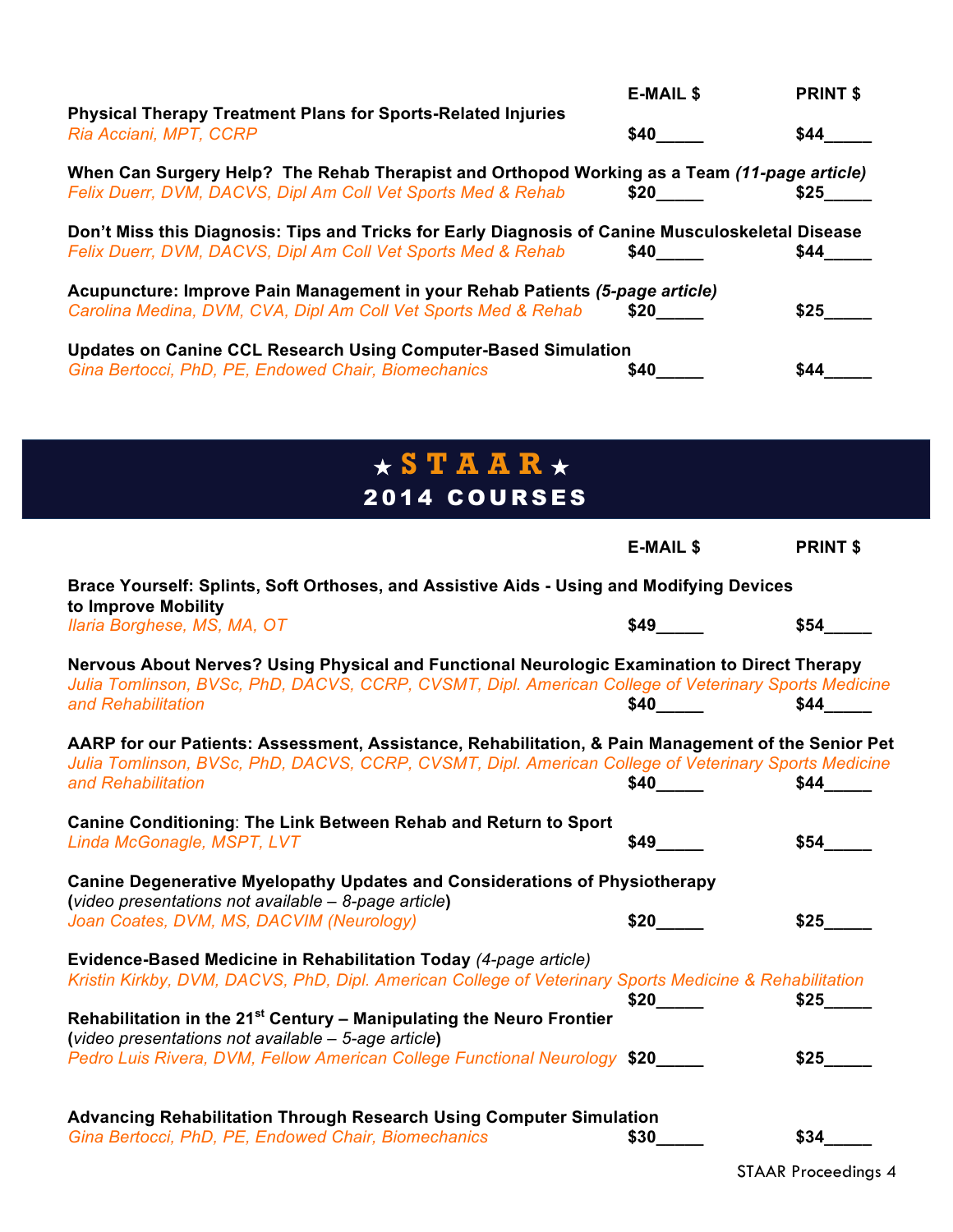## ★ **STAAR** ★ 2013 COURSES

|                                                                                                      | <b>E-MAIL \$</b> | <b>PRINT \$</b> |
|------------------------------------------------------------------------------------------------------|------------------|-----------------|
| <b>Sensory Re-Education and Desensitization Techniques</b>                                           |                  |                 |
| (video presentations not available - 12-page article)                                                |                  |                 |
| Amie Lamoreaux Hesbach, MSPT, CCRP, CCRT                                                             | \$20             | \$25            |
| <b>Acute Neuro-Rehabilitation for Promoting Plasticity</b>                                           |                  |                 |
| (video presentations not available - 11-page article)                                                |                  |                 |
| Amie Lamoreaux Hesbach, MSPT, CCRP, CCRT                                                             | \$20             | \$25            |
| Hands-On Canine Acupressure, Points that Heal                                                        |                  |                 |
| Amy Snow, Co-Founder, Tallgrass Animal Acupressure Inst.                                             | \$30             | \$34            |
| <b>Biomechanics of Bracing and Orthopedic Devices</b>                                                |                  |                 |
| Caroline Adrian, PT, PhD, CCRP                                                                       | \$40             | \$44            |
| <b>Manual Techniques for Sports-Related Injuries</b>                                                 |                  |                 |
| Ria Acciani, MPT & David Acciani, PT                                                                 | \$40             | \$44            |
| Joint Mobilization for Evaluation and Treatment                                                      |                  |                 |
| Ria Acciani, MPT & David Acciani, PT                                                                 | \$40             | \$44            |
| <b>Gait and Postural Changes - Can/Should we Intervene</b>                                           |                  |                 |
| Julia Tomlinson, BVSc, PhD, DACVS, CCRP, CVSMT, Dipl. American College of Veterinary Sports Medicine |                  |                 |
| and Rehabilitation                                                                                   | \$40             | \$44            |
| <b>Canine Aquatic Therapy</b>                                                                        |                  |                 |
| Petra Ford, PT, CCRT & Kristine Conway, DVM, CCRT                                                    | \$30             | \$34            |

### ★ **STAAR** ★ 2012 COURSES

| ZVIZ UUURJEU                                                                                                                                                                                                                 |                  |                 |
|------------------------------------------------------------------------------------------------------------------------------------------------------------------------------------------------------------------------------|------------------|-----------------|
|                                                                                                                                                                                                                              | <b>E-MAIL \$</b> | <b>PRINT \$</b> |
| <b>Biomechanics of Bracing and Clinical Application of Orthopedic Devices</b><br>Caroline Adrian, PhD, PT, CCRP                                                                                                              | \$40             | \$44            |
| Gait Analysis and Lameness with Orthopedic and Sports Medicine Assessment<br>Scott Christopher, VMD, CCRP, Veterinary Orthopedic and Sports Medicine Group                                                                   | \$40             | \$44            |
| <b>Regenerative Medicine for Soft Tissue Injuries</b>                                                                                                                                                                        |                  |                 |
| Scott Christopher, VMD, CCRP, Veterinary Orthopedic and Sports Medicine Group                                                                                                                                                | \$40             | \$44            |
| <b>Building the Canine Athlete: Core Strengthening and Proprioceptive Techniques</b><br>(video presentations not available)<br>Chris Zink, DVM, PhD, Dipl. American College of Veterinary Sports Medicine and Rehabilitation |                  |                 |
|                                                                                                                                                                                                                              | \$30             | \$34            |